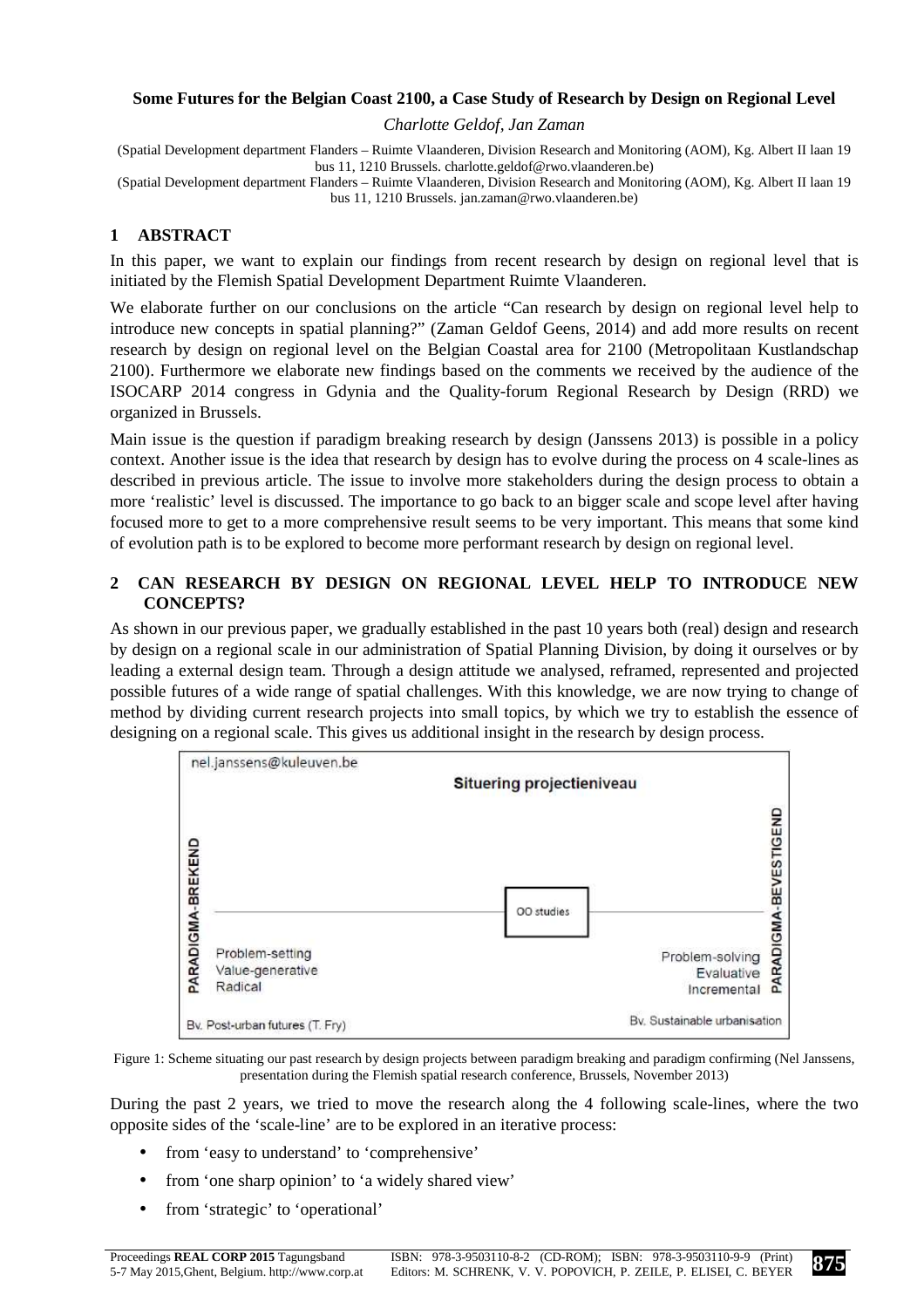from 'utopian' to 'realistic'.

This is inspired on the remarks dr. Nel Janssens formulated in the spatial research conference of November 2013. On a continuous scale between 'paradigm confirming' and 'paradigm breaking' research by design, our work remains nearly in the middle, without moving from one end of the scale and back. This iterative method will give far more interesting results.

First steps of this iterative research process can be shown in the Metropolitan Coastal Landscape 2100 project. In this paper we will present first results and methodological approaches while dealing with the paradoxes between paradigm confirming and paradigm breaking research in a policy context.

# **3 METROPOLITAN COASTAL LANDSCAPE 2100**

## **3.1 Climate change and Belgian coastal area**

The "Metropolitan Coastal Landscape 2100" is a cooperation between de department of mobility and public works, the agency for maritime services and coast, Ruimte Vlaanderen and the Flemish Government Architect. The purpose of the study Metropolitan Coastal Landscape 2100 is to develop long-term building blocks through 'regional research by design' for the coastal zone.

The "Coastal Landscape" refers to a cohesive whole landscape of the maritime area and the coastal territory, which is being concretely on the coastal zone with the sea, the coastline and coastal polders. In a metropolitan coastal landscape function different spatial entities such as port, roads, beaches and homes in a complementary and equal way and are linked together in a productive interaction. This requires a combined stakeholdersapproach covering the community level, with provincial (Province of West-Flanders) , regional (Flanders) and national (Belgium) level.

By setting the time horizon in 2100, is a long-term approach for projective research prepared taking into account climate change.

The insights are useful for the current projects for the Flemish Bays project of the Department of Mobility and Public Works (MOW) and the Agency for Maritime Services and Coast (MDK), for the development of the Spatial policy plan Flanders, prepared by RuimteVlaanderen (RV) and for detecting potential pilot projects in the framework of the activities of the Flemish Government Architect Team (TVB).

The long term horizon is necessary to incorporate long term uncertainty on the extent of sea level rise. Depending on the regional climate scenario (figure 2, Climar) the storm protection could have to raised within 2, 27 meters (sea level rise + storm surge) in the warm + scenario. These high sea water levels will probably coincide with an enormous amount of water from land due to more winter rainfall and extreme weather conditions (storm). The gravitational water evacuation system that exist nowadays in Belgian/Flemish Polders will no longer function in these conditions.

|                                                                    | M     | $M +$ | W   | $W +$                             | <b>WCS</b>                                     |
|--------------------------------------------------------------------|-------|-------|-----|-----------------------------------|------------------------------------------------|
| Air temperature                                                    |       |       |     | $+ 2^{\circ}$ C + 2°C + 4°C + 4°C | $+4^{\circ}$ C                                 |
| Change air circulation                                             | No.   | Yes   | No. | Yes                               | Yes                                            |
| Winter precipitation                                               | $+8%$ |       |     | $+14\% + 16\% + 28\%$             | $+28%$                                         |
| <b>Wind velocity</b>                                               |       |       |     | $0\%$ + 4% - 2% + 8%              | + 8 %                                          |
| Summer precipitation                                               |       |       |     | $+ 6 \%$ - 20 % + 12 % - 40 %     | $-40%$                                         |
| Sea water temperature + 2.5 °C + 2.5 °C + 3.5 °C + 3.5 °C + 3.5 °C |       |       |     |                                   |                                                |
| Mean sea level                                                     |       |       |     |                                   | $+60$ cm $+60$ cm $+93$ cm $+93$ cm $+200$ cm  |
| Storm surge level                                                  |       |       |     |                                   | $+60$ cm $+80$ cm $+80$ cm $+130$ cm $+240$ cm |

Table II: Climate change scenarios 2100

Figure 2: tabel II, extract from CLIMAR (2011) final report Evaluation of climate change impacts and adaptation responses for marine activities,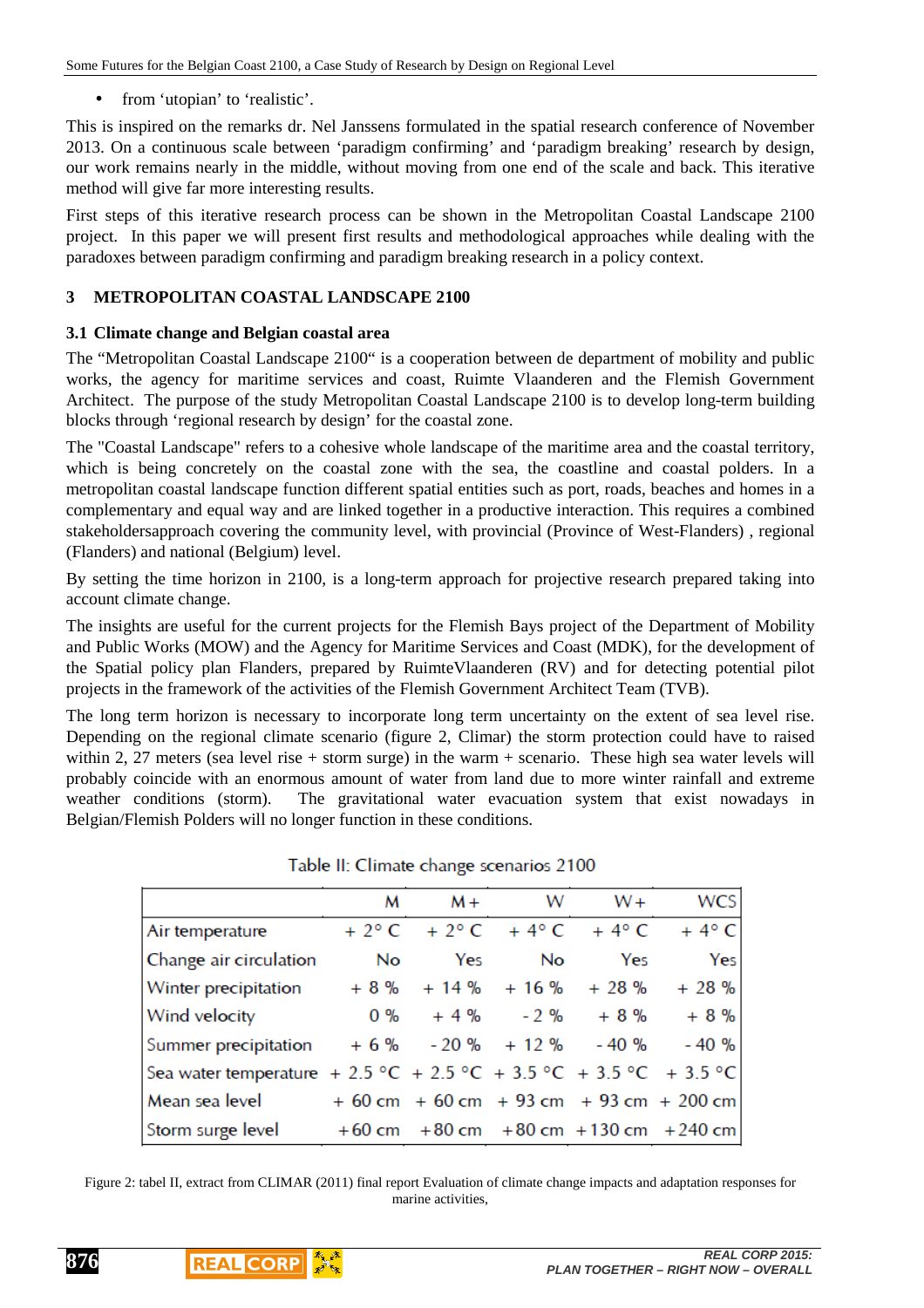Thus, the long term perspective forces us and other stakeholders to look for other solutions than the standard reinforcement of dikes. Even under current conditions, the MDK agency is already using new innovative techniques that are closer to natural sand deposit processes.

### **3.2 Intersectoral and interdisciplinary collaboration is needed**

The objective of Metropolitan Coastal Landscape 2100 research is to develop long-term 'building blocks' for a sustainable and resilient coastal region through regional research by design. The study looks ahead to the coastal zone , -including land and sea-, in 2100 from a transnational perspective. The adjacent Province of Zeeland of the Netherlands is involved, as well the French Departement Nord - Pas-de-Calais. This all requires intersectoral and interdisciplinary approach.

As pointed before, the results of the regional research by design project can be usefull to the ongoing elaboration of the White Paper on the new Spatial policy plan Flanders (Spatial Development department Flanders – Ruimte Vlaanderen), of the Flemish Bays project (Department of Mobility and Public Works), and the implementation of the Master Plan for Coastal Safety (Agency for Maritime and Coastal Services – Coastal Division), and of the agenda of the Flemish Government Architect and his ongoing 'open calls' on the shore front. Also the Province of West Flanders is a partner, presented regarding the revision of the land use plan shore and dike and the Provincial Structure Plan / Coast area.

To frame this intersectoral approach, there was the opportunity in 2012 of the institutional innovation by the creation of the new LABO Ruimte (spatial development laboratory). It acts as a free research area for the Spatial development Department (RV) and the Team of the Flemish Government Architect (TVB). It has to prepare divers policy themes with a spatial impact and had to test them in a perspective of territorial cohesion while true agendas temporarily were released to accelerate to think out of the box. For MKL2100 project we worked with four experts (Joost Schrijnen, prof. A. Loeck, prof. P. Meire, Luc Vandamme) and the above mentioned administrations.

In the framework of the cooperation in the LABO Ruimte, a protocol was signed with Team of the Flemish Government Architect (TVB), the Department of Space Flanders (RV), the Agency for Maritime and Coastal Services (MDK) and the Department of Mobility and Public Works (MOW).In partnership with the Province West Flanders – Area, we elaborated specific development to nourish the long-term study of the spatial potential of coastal area which wecarried out under the heading "Metropolitan Coastal Landscape 2100".

Metropolitan Coastal Landscape 2100 is addressing to coastal communities in the Province of West-Flanders who are at most risk or have the greatest scope for opportunity from climate driven coastal change. These range from communities with residents in low-lying rural marshes to densely populated urban centres and include a number of diverse disciplines (coastal safety, mobility, housing and architecture, tourisme, …and sectors such as the Department of Mobility and Public Works, the Agency for Maritime and Coastal Services-Coastal Division, of the Flemish Government Architect.

The interdisciplinary approach is necessary for research on the long-term and about climate change.

During this period, several studies are devoted to resilient space and mitigation & adaptation on climate change. From the spatial research community, the results of the investigation CcASPAR and the CLIMAR and CCI-HYDR studies, and the study ' toward a climate proof Flanders with spatial policy ' are best known. In this latest study, commissioned by Spatial Development department Flanders – Ruimte Vlaanderen anddeveloped by Alterra Wageningen (WUR) a guide model for the coast has beenincluded.

Also on national level (Belgium), the preparation and presentation of the draft of the Marine Spatial Plan of the Belgian part of the North Sea (FOD Environment) has been translates into a definitive Belgian Marine Spatial Plan (2014).

Both the scientific findings as the policy plans of different sectors were to be considered which resulted in a interdisciplinary approach; the executing teams were multi-disciplinar (architect, urban planners, landscape planners, coastal experts, coastal defense ingeneering,....), the workshop also (waterexperts, urban planners on different policy levels, tourism, housing, ..) and the broader stakeholdersworkshop involved scientifics (in ecosystems, policystudies, coastal defense ingeneers, environmental research, …) with different administrations and also the steering comitee involved scientifics (ecosystem services, human settlements,..). A common language therefor has to be found.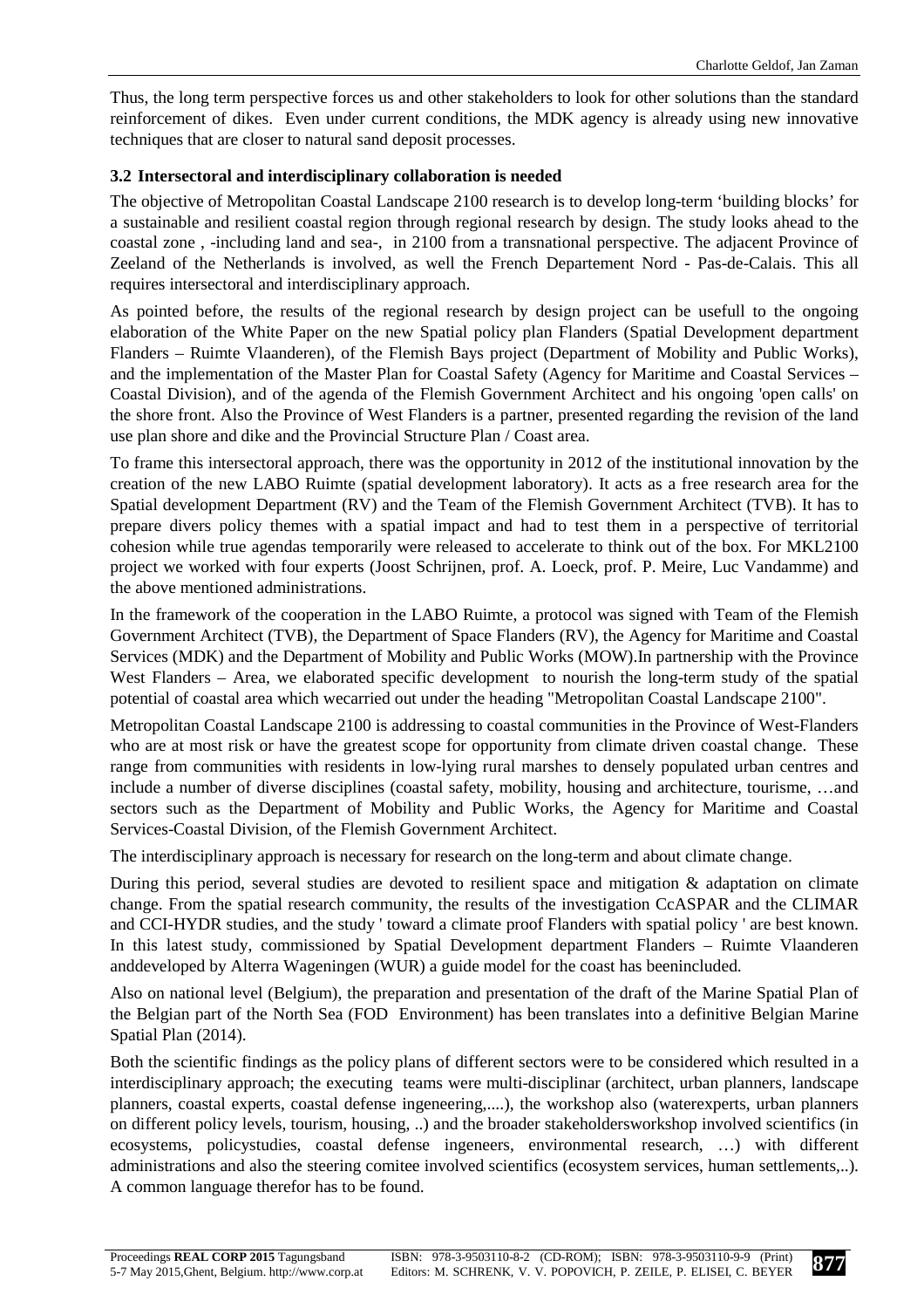### **3.3 Horizon 2100 and applied future explorations**

The available studies related to climate change show that the biggest challenges for the coastal zone arise in the long term. The Masterplan Coastal Safety can with a reasonable certainty protect the coastshore against a 1000yearly storm until 2050. The different climate models (IPCC, CLIMAR) show that the effects of climate change will continue in much stronger after 2050. It is therefore necessary to, from the uncertainty that hangs, elaborate solid models to examine the possibilities for a future spatial policy on the coast.

The Flemish Bays Project also uses these long-term 2100 horizon to anticipate to what could possibly come after 2050 and to review its short-term planning in order to take no-regret measures.

Long-term thinking is needed because the coastal impacts of climate change combined with all other spatial claims, will be amplified. Changes in natural systems will contribute to pressure on the economic system (agriculture and water, ports and activities, ..). Therefore, a long-term perspective is also helpful. The Interreg IVa project -Entre 2 Mers / Between the 2 seas- : Coastal Communities in 2150 was also looking at the coastal zone in a long term perspective.

In the field of long-term projections that must work with relatively large uncertainties, future explorations and speculations are used. The judgments are validated through the involvement of policymakers and experts in the planning process. This can be organized through a wide range of interactive methods. 1



Figure 3. Overview of the different concepts to look to the future. The concepts are placed relative to the degree of systematics (vertical axis) in the analysis phase and the availability of data on the other hand translated in degree of uncertainty (horizontal axis, more to the rightside the more uncertain). You find prognoses, future explorations (verkenningen), speculations (speculaties) projections (projecties). (to Dammers, 2000, in Verlet, De Smedt, 2010)

Research by design is a useful method to make long-term forecasts and future speculations, to discuss them in interdisciplinary and intersectoral workshops, to visualize and develop divergent future visions. This happened both in the broad stakeholderworkshop dated 11.2013 as in phase 3 of Metropolitan Coastal Landscape 2100.

#### **3.4 The whole MKL2100 -research trajectory: an accumulation of knowledge to be shared**

The Metropolitan Coastal Landscape 2100 research project is divided in 4 phases going from looking back into history and understanding the problems and chances for the future (phase 1), to determine the main question and territory (phase 2), to elaborating 4 divergent long-term futures (phase 3) to elaborate a realistic program constructing a global integrated vision and executing pilot project (phase 4).

The trajectory is divided into four phases covering 2012-2015... Phase 1 to 3 contains the investigations within LABO Ruimte. Currently, phase 3 has been completed and the final reports will be recently put online on the MKL2100 project website. Phase 4 is the transition path from a research within the lab space LABO Ruimte to a Spatial Programme on the coastal zone. (See 3.5 in this text)

This is a brief overview of each phase of the regional research by design.

# 3.4.1 Phase 1 (9/2012 to 2/2013)

Phase 1 (9/2012 to 2/2013) was an exploration and methodological analysis, and included an exhaustive and comprehensive historical analysis (necessary to the future projections of phase 3), a section on current functioning of the coast system, a benchmark to international reference projects and a formulation of potentials, opportunities and challenges towards 2100. This phase was carried out by the planning office BUUR (B) in collaboration with ALTERRA Wageningen UR (NL) and commissoned by Team Flemish Government Architect, in collaboration with the other partners.



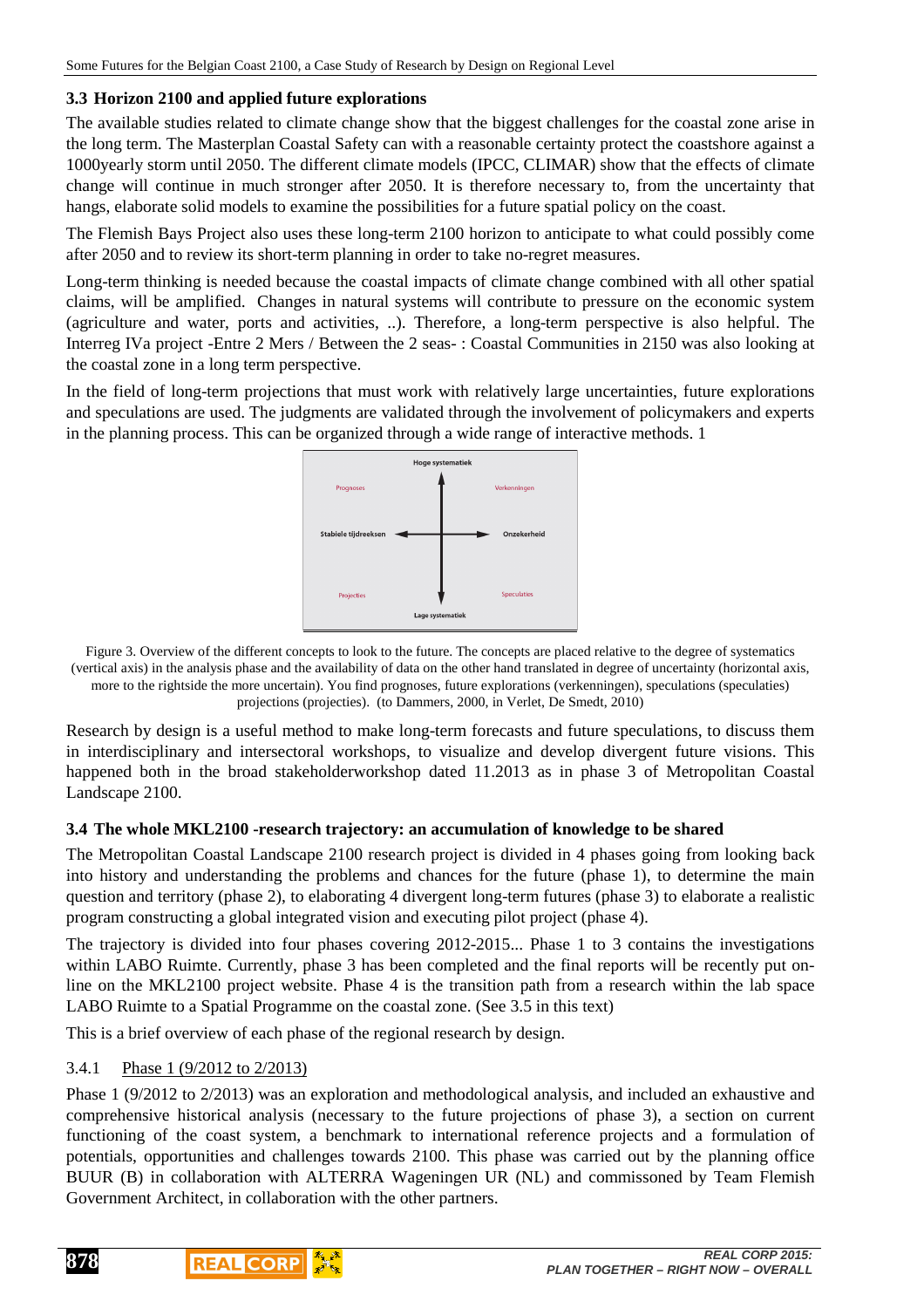

Figure 4, historical dynamic system oft he Belgian coastal area, 1st Century A.D., according H. THOEN, 1978



Figure 5, one of the extreme vision drawn by participants of the Broad Stakeholderworkshop MKL 2100, nov 2013.,

# 3.4.2 Phase 2 (3/2013 to 6/2013)

Phase 2 (3/2013 to 6/2013)is where the design assignments were formulated and imagined. This draft of a research by design agenda and questions were formulated and structured in a number of 'landscapes'. So the assignments were structured by using a basic layer (the "Conditioning landscape" –voorwaardscheppend landschap), coupled with three thematic layers called landscape of residence (verblijfslandschap), mobility landscape (mobiliteitslandschap) and productive landscape (productief landschap). On top is a metropolitan ambition prioritized, seeking to add value and organize synergy. This phase was carried out by the landscape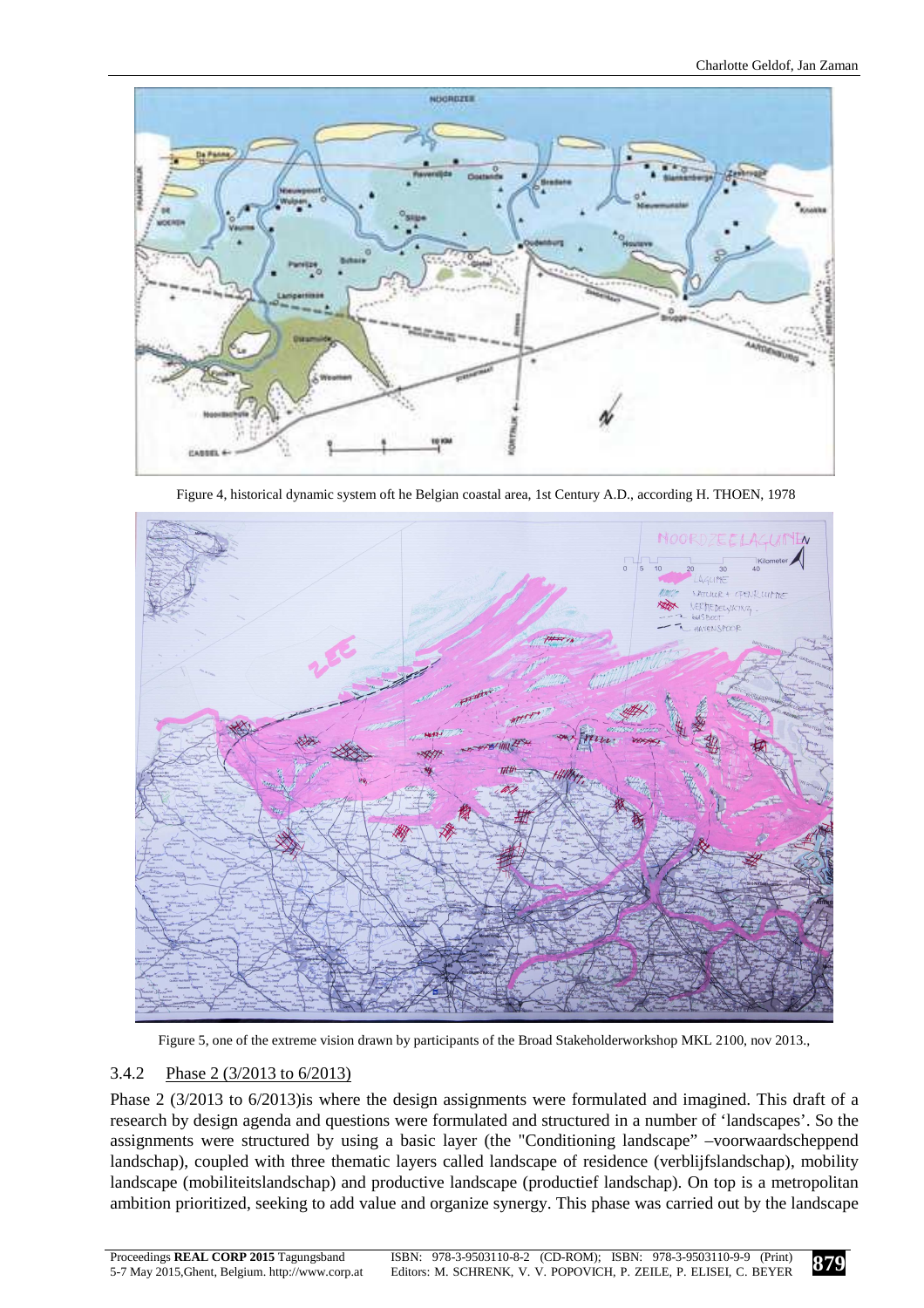office  $H + N + S$  (NL) in cooperation with the ingeneering office Deltares (NL), supplemented by the expertise of Atelier. 1: 1. In this. phase the steering group was supplemented by Luc Van Damme, who was formerly leader of the Flemish Bays project in MOW. This phase was commissoned by Team Flemish Government Architect in collaboration with the other partners.

### 3.4.3 Broad stakeholder workshop (Ostend, 14. 11.2013)

Broad stakeholder workshop (Ostend, 14. 11.2013) was held with relevant transnational policymakers (France, The Netherlands, Belgium, Flemish Region, Province of West-Flanders, 10 Coastal Municipalities) and relevant sector administrations and scientists to to inform and involve them during the further process. The study results of the previous phases were explained (Alterra, Deltares), there were several futureoriented workshops (led by Trizoom and involved adminstrations) and a discussion was held with representatives of the partners and scientists (chairman S. Kerger). The website was used as a communication tool to share the evolutions in the process, inform about reports. The 90 participants from mainly administrative level gave a very constructive and innovative contribution to the foresight and was very usefull to broader the scoop of phase 3. This stakeholder workshop was conducted by Ruimte Vlaanderen in collaboration with the other parnters and especially with the Province of West- Flanders.

#### 3.4.4 Phase 3

In Phase 3 (12/2013 - 12/2014) we organized data and constructed 4 diverging long-term future visions through two stakeholder workshops, different feedback on the research by design process and held a confrontation with existing policy context. The final results of phase 1 and phase 2 and the results of the Broad Stakeholder Workshop November 14, 2013 formed a good basis for this explorative research by design. The tender RV AOM / 13/8 "explorative research by design for Metropolitan Coastal Landscape 2100" was announced in European and published. The contract was awarded to the consortium 'Atelier Visionary Coast' (Architecture Workroom (B), XDGA architects (B), Maat ontwerpers (B),  $H + N + S$ landscape architects (NL), supported by Deltares (NL) and IMDC- Technum (B) and ran for 8 month. The steering committee remaned unchanged.This was commissioned and guided by Ruimte Vlaanderen and MOW in collaboration with the other partners.

**LABO SERUMIE** VIAAMS (AAAMS AND ALSO WEAPER

#### Fase 3 **Exploraties** (Eindrapport - DEEL 1)



Metropolitaan Kustlandschap 2100

**880**

Fase 3: Exploratief ontwerpend onderzoek

Figure 6, overview of the 4 diverging long-term futures, according to Atelier Visionaire Kust, 2014 (AWB, XDGA, MAAT ontwerpers, HNS landschaps architecten)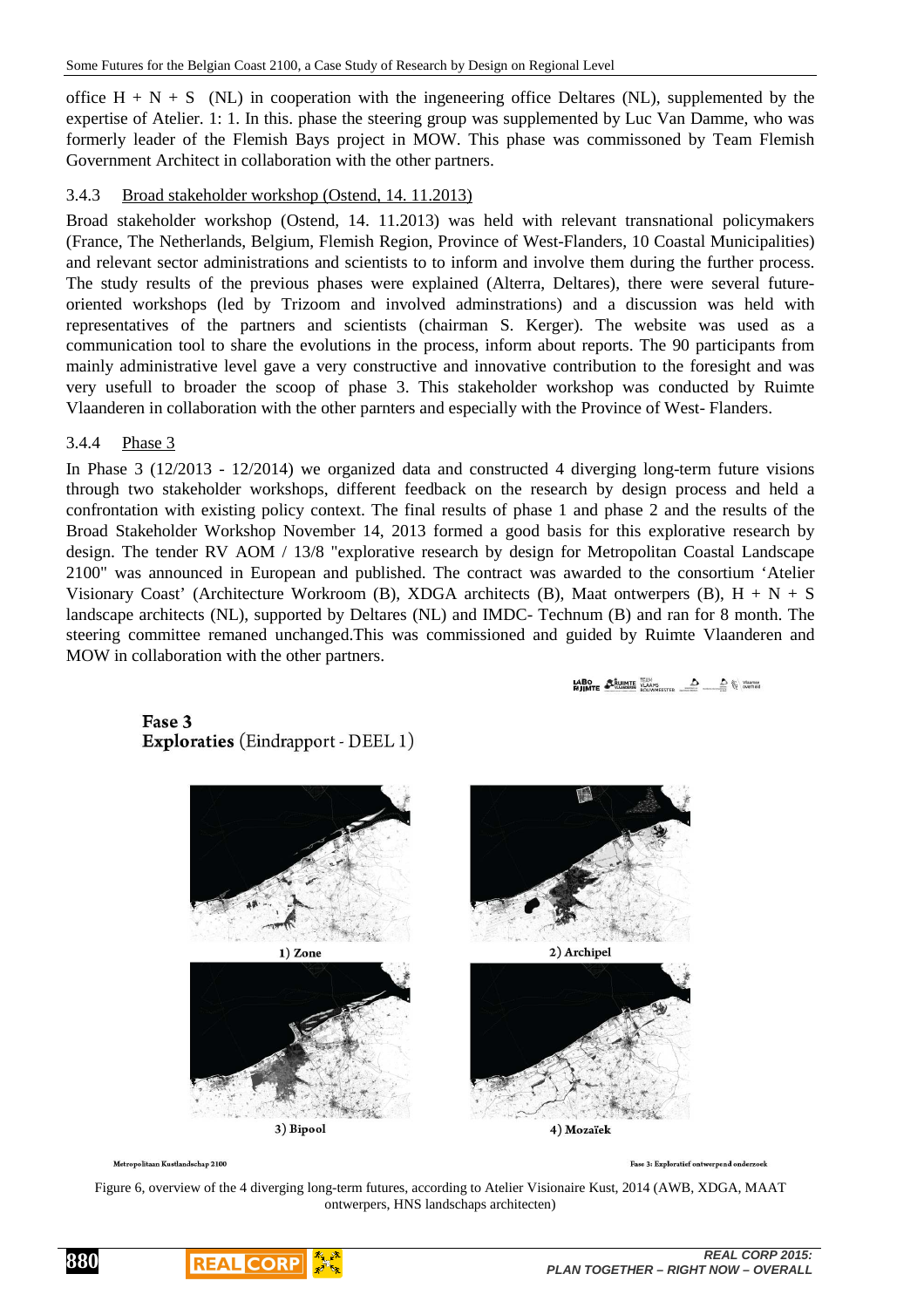# 3.4.5 In Phase 4 (2015 -..) is current. See 3.5 below

# **3.5 Fasing out of the laboratory: from research to a territorial program**

In phase 4 (2015-..) we will investigate how potentially relevant long-term building blocks can be implemented by 'promoters' TVB, Ruimte Vlaanderen (RV), MOW Department Mobility and Public Works (MOW) and the Agency for Maritime and Coastal Services devision Coast (MDK) and the Province of West Flanders, in coalition with relevant partners and are converted to a area- integrated PROGRAM with two tracks:

- Track 1: a forum / platform around one area-specific long-term vision for the entire coastal zone, in which the various actors and policy levels are involved
- Track 2: pilot projects: establishing concrete realistic projects, activities and studies that can be launched shortly in cooperation with relevant actors and that work further on the common knowledge coming from phase 1- phase 3

The conclusions of the whole research by design require the continuation of this process bet on those two tracks. Moreover, we must also accommodate a conversation around an area long-term vision for the entire coastal zone, in which the various actors and policy levels are involved and the experiences of the pilot projects are included in the global vision. To this end bilateral talks are to be hold with potential partners (ANB, ILVO, VMM, VLM, ..) for possible area-pilot projects. A overall communication during the whole process is performed with internal and external partners by a website, and publication (October 2015) and a 2nd Wide stakeholder workshop is provided (June or September 2015); this will help to bring the research project into to the next stage of a program with more realistic elements and a consolidation and commitments about actions. The steering committee now accompanies this process every two months.

Currently, an estimated phase 4 is drawn out to divide the financial contribution by the promoters, as provided in the protocol.

# **4 COMMENTS OF QUALITY FORUM ON REGIONAL RESEARCH BY DESIGN**

In november 2014 we presented our ISOCARP paper and the work in progress to an independent expert panel. They pointed out that we tend to mix 'vague' with 'abstract' and that there might be a conceptual problem with the overall aim to do open research within a context of policy preparation. The latter firmly poses the question wether the ambition of having an open mind is possible inside an administration that is supposed to work for a Minister or a overnment. Even if conditions today in RuimteVlaanderen are allowing a free (more or less) scientific approach to all kind of research, the expert panel questions this position. They expect that taking position will inevitably be part of the decision making process, and most probably happens even while defining the research topic and method.

The first is more deeply rooted in flemish regional planning, where planners tend to use generic concepts while hoping that someone else will put them into practice. For the regional research by design project, the expert panel advises to be precise, even when using abstract phrases or concepts. According to the expert panel, this is the only viable way to overcome the vagueness of some research projects up to now.

# **5 EVOLUTION PATH TO BECOME MORE PERFORMANT RRD**

In order to move along the different scales, mentioned in the introduction, we will permanently have to mind the fact that every step should be part of the iteration and dialectics between the oposite ends of the four scales.

- from 'easy to understand' to 'comprehensive'
- from 'one sharp opinion' to 'a widely shared view'
- from 'strategic' to 'operational'
- from 'utopian' to 'realistic'

This means that some kind of evolution path is to be explored to become more performant research by design on regional level.